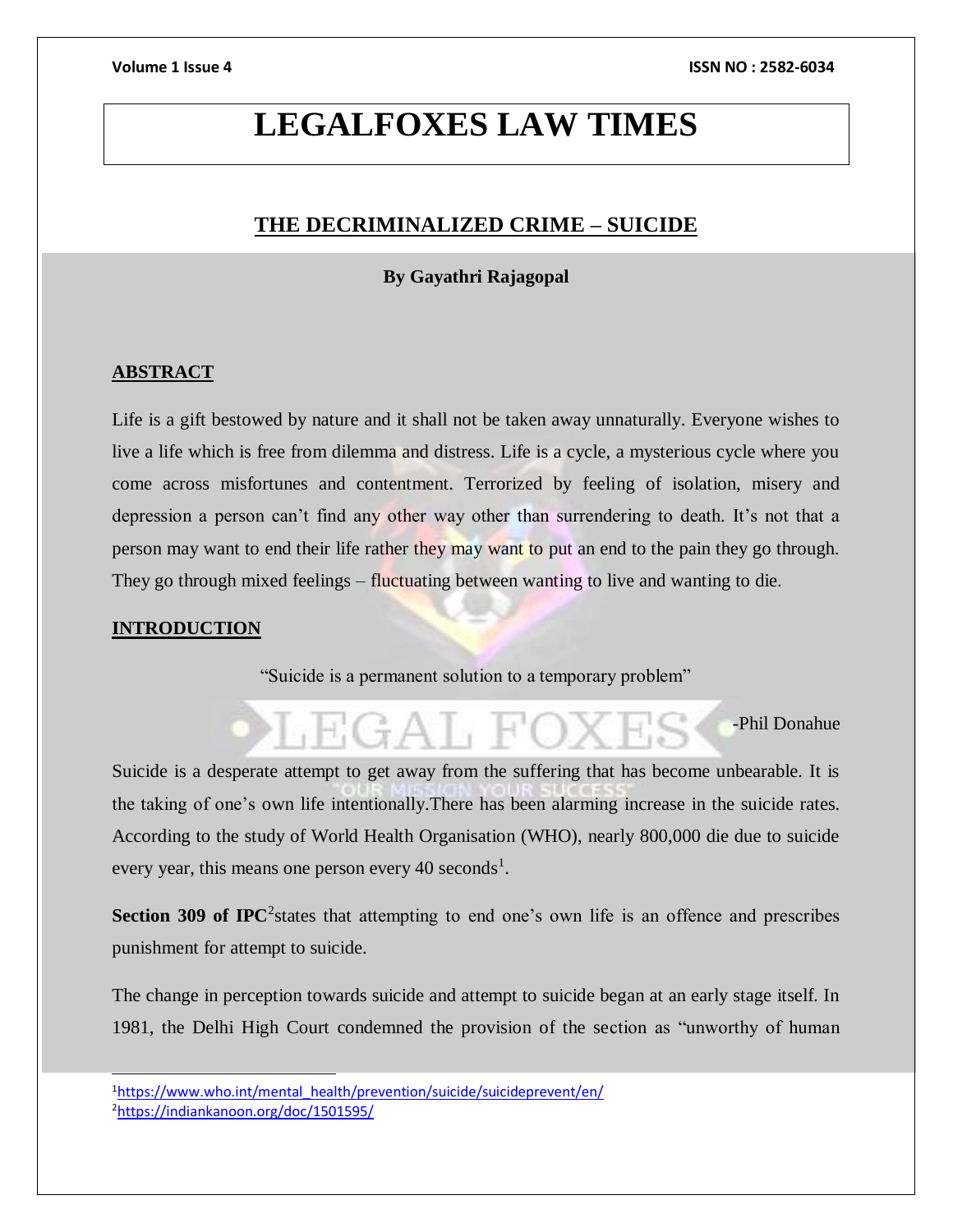society" and in 1986 the Bombay High Court in *MarutiShriptiDubal vs. State ofMaharashtra*<sup>3</sup> held the provisions of the section as ultravires on the ground that it violates Article 14  $\&$  21 of the constitution. Thereafter in 1994 it was even called "irrational and void" by Supreme Court.

#### **RIGHT TO DIE – NOT A FUNDAMENTAL RIGHT UNDER ARTICLE 21**

The constitutionality of Section 309 of IPC has been a subject matter of challenge several times before the High Courts and the Supreme Court.

The case of *MarutiShriptiDubal vs. State ofMaharashtra initiated a question whether Right to die is included in the Article 21 of the constitution. The Bombay High Court observed that if the Right to remain silent exists simultaneously with the Right to freedom and Expression then Right to die can also exist with Right to life and thereafter held that suicide is not unnatural but merely abnormal and stuck down Section 309 of IPC as unconstitutional.*

*Contradictory to this decision the Andhra Pradesh High Court in ChennaJagadeeswar vs. State*  of Andhra Pradesh<sup>4</sup>held that Section 309 of IPC is not unconstitutional since it Right to die is not *a Fundamental right within the meaning of Article 21 of the Constitution.*

*Quashing the above decision, a Bench of the Supreme Court in the case P.Rathinam vs. Union of*  India<sup>5</sup> held that a person cannot be forced to live a life against his disadvantage and it is cruel *and irrational to punish a person who has already suffered so much agony and pain leading to which he/she has decided to take such a step.* 

*Abrogating the P.Rathinam case judgement, the Supreme Court in Giankaur vs. State of Punjab*<sup>6</sup> *held that "Right to die" is inconsistent with "Right to life" as former is a natural right and latter is unnatural termination of life and supported that Section 309 of IPC did not violate Article 14 & 21 of the Constitution.* 

*However the Supreme Court in ArunaRamachandraShanbaugh vs. Union of India*<sup>7</sup> *justified the validity of Passive Euthanasia (a state where the treatment and food that would allow the patient* 

<sup>3</sup>1987 Cr LJ 549 1988 Cr LJ 549 (1994) 3 SCC 394 (1996) 2 SCC 648 AIR 2011 SC 1290

 $\overline{a}$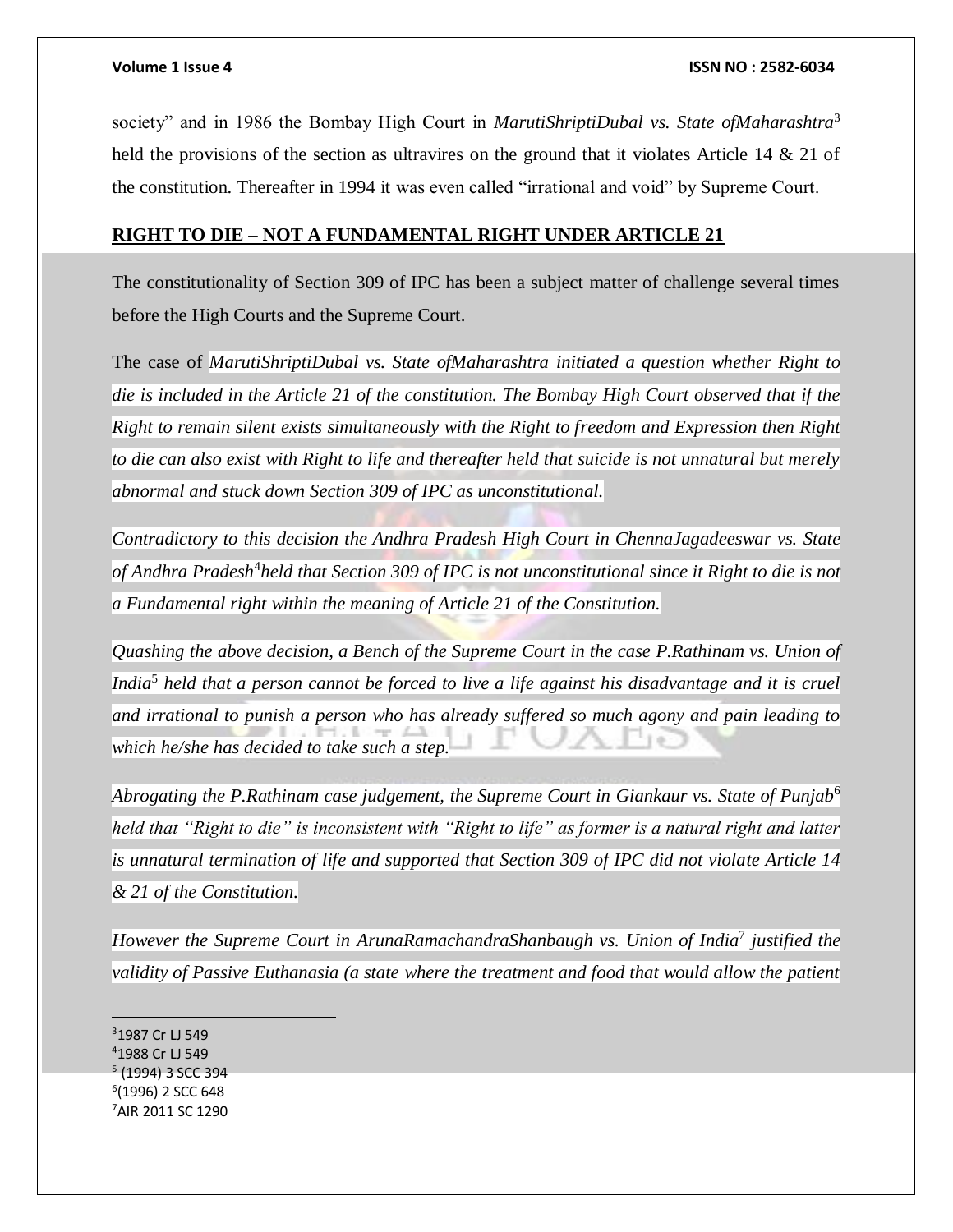*to live is withdrawn). It is only promoted in exceptional circumstances and only with the permission of the Supreme Court.* 

#### **DECRIMINALIZATION OF SUICIDE**

The Mental Health Care Bill 2016 got assent by the President on  $27<sup>th</sup>$  March 2017 thereafter decriminalizing attempt to suicide.

According to Mental Health Care Act (MHCA) people committing suicide are generally going through a severe mental stress or depression therefore which punishing them would be inhumane. Rather the Government must take due care to provide them with help and treatment in order to reduce the suicidal thoughts coming in. It should be recognized as a psychiatric problem rather a criminal act.

Observing that Section 309 of IPC is contradictory to **Section 115 of Mental Health Care Act**  2017<sup>8</sup> which states that any person who commits suicide shall be presumed to have stressed and shall not be tried and punished unless proved otherwise the Government decriminalised attempt of suicide. It is viewed as an issue which requires treatment than punishment. The act regards the person who commits suicide as a victim of circumstances and not an offender.

Decriminalisation of suicide is a more humane way of dealing with the problems of the victim rather prosecution. It will bring out many cases of attempt to suicide otherwise which were gone underground in fear of being punished and appropriate medical assistance could be provided.

#### **ARGUMENTS AGAINST DECRIMINALISATION OF SUICIDE**

The state is entrusted to promote and protect the life of its citizens and therefore faced several arguments against decriminalisation of the Section.

- $\triangleright$  Decriminalisation of the Section would create an obstacle for the concerning authorities to manage the people going on hunger strike done by activists to force the government to accept their demands which may not be rightful at times.
- $\triangleright$  The Section 309 of IPC was significant in punishing the suicide bombers and drug traffickers. This argument is also unreasonable as such crimes have separate laws to

 $\overline{a}$ 

<sup>8</sup><https://ruralindiaonline.org/library/resource/the-mental-healthcare-act-2017/>